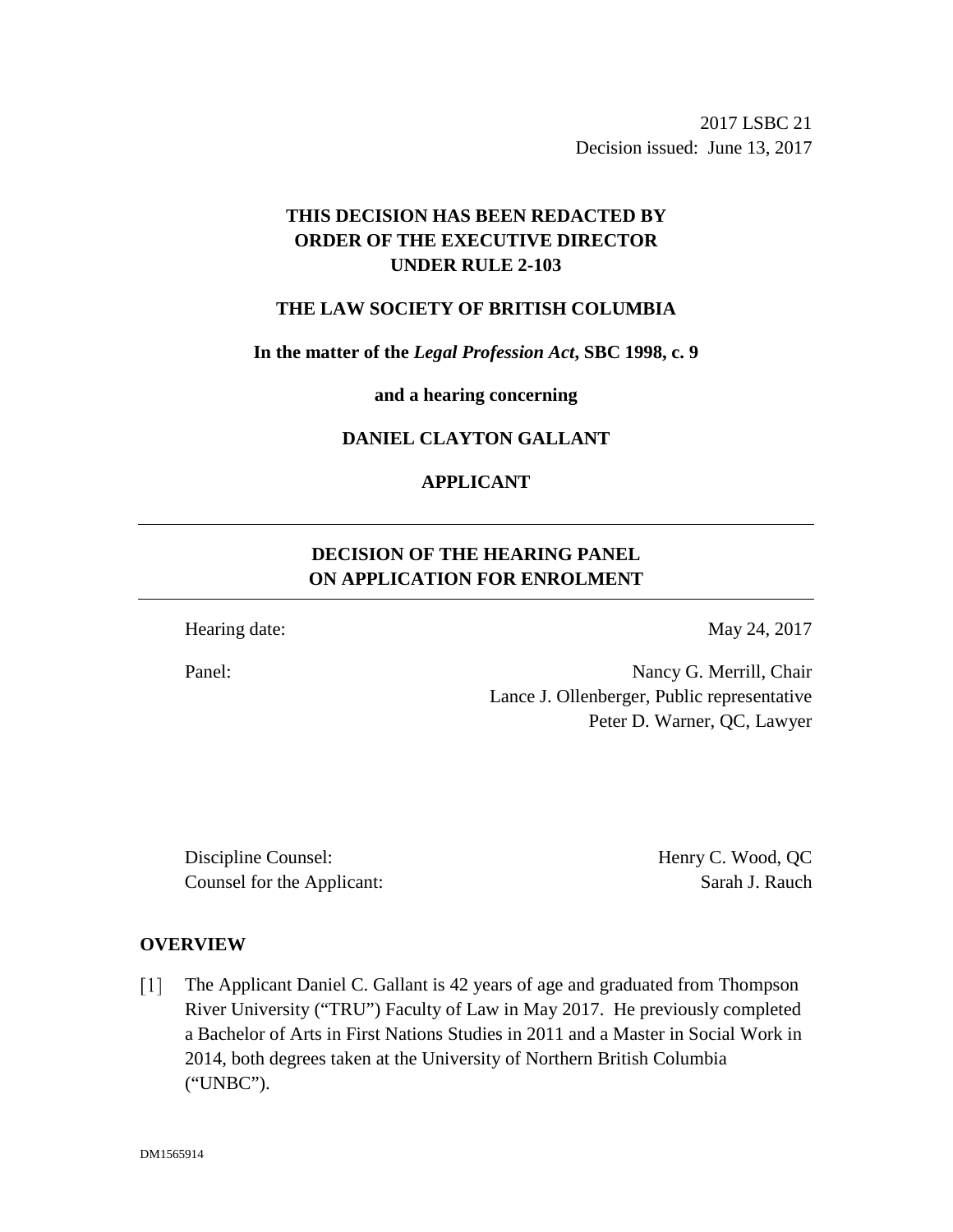- $\lceil 2 \rceil$ The Applicant applied to the Law Society of BC for enrolment in the Admission Program, and the Credentials Committee ordered a hearing pursuant to Section 19(2)(c) of the *Legal Profession Act* and Law Society Rule 2-29(3)(c) to determine whether the Applicant meets the criteria for admission set out in Section 19(1) of the *Act*:
	- 19(1) No person may be enrolled as an articled student, called and admitted or reinstated as a member unless the benchers are satisfied that the person is of good character and repute and is fit to become a barrister and a solicitor of the Supreme Court.
- $\lceil 3 \rceil$ As detailed below, the Applicant led a life of crime and violence, ending 16 years ago. He then embarked on an admirable and successful 16-year journey of recovery and redemption to the present day, which the Panel and his peers have every reason to believe will continue. For the reasons set out below, the Panel has found the Applicant today to be of good character and repute and fit to become a barrister and a solicitor of the Supreme Court.

### **EVIDENCE AND FINDINGS OF FACT**

- Throughout the hearing there were no disputes or challenges on the facts of this  $\lceil 4 \rceil$ case. The Applicant had prepared a detailed, transparent written response to credentials staff questions, and expanded on it unhesitatingly during his testimony, providing the Panel with an honest and complete history of his life, his dark years and his long recovery process.
- $\lceil 5 \rceil$ The Applicant's childhood was marred by a family life involving drug abuse, gang affiliation, physical abuse and constant moving. He attended 11 different schools across Canada by age 13. He left home for good at age 12 and resided on the Saulteau First Nations and West Moberly First Nations Reserves, dropping out of school during grade eight, leaving him, until age 26, with a grade seven education.
- $[6]$ He [became] adept at fighting, and he became homeless in Vancouver's downtown east side for several years. His life of crime was aggravated by drug and alcohol abuse, gang involvement and affiliation with right wing extremist groups.
- His criminal convictions included assaults, assaults causing bodily harm, uttering  $\lceil 7 \rceil$ threats, fighting and prohibited weapon possession. There were charges of assaults, marijuana possession and unlawful confinement that did not go to trial, and one seizure of hate literature at Canada Customs. He abused many drugs and alcohol and worked as a bouncer and enforcer for organized crime. Having been raised in an environment of crime, gangs, abuse and drugs, it is no surprise that he fell into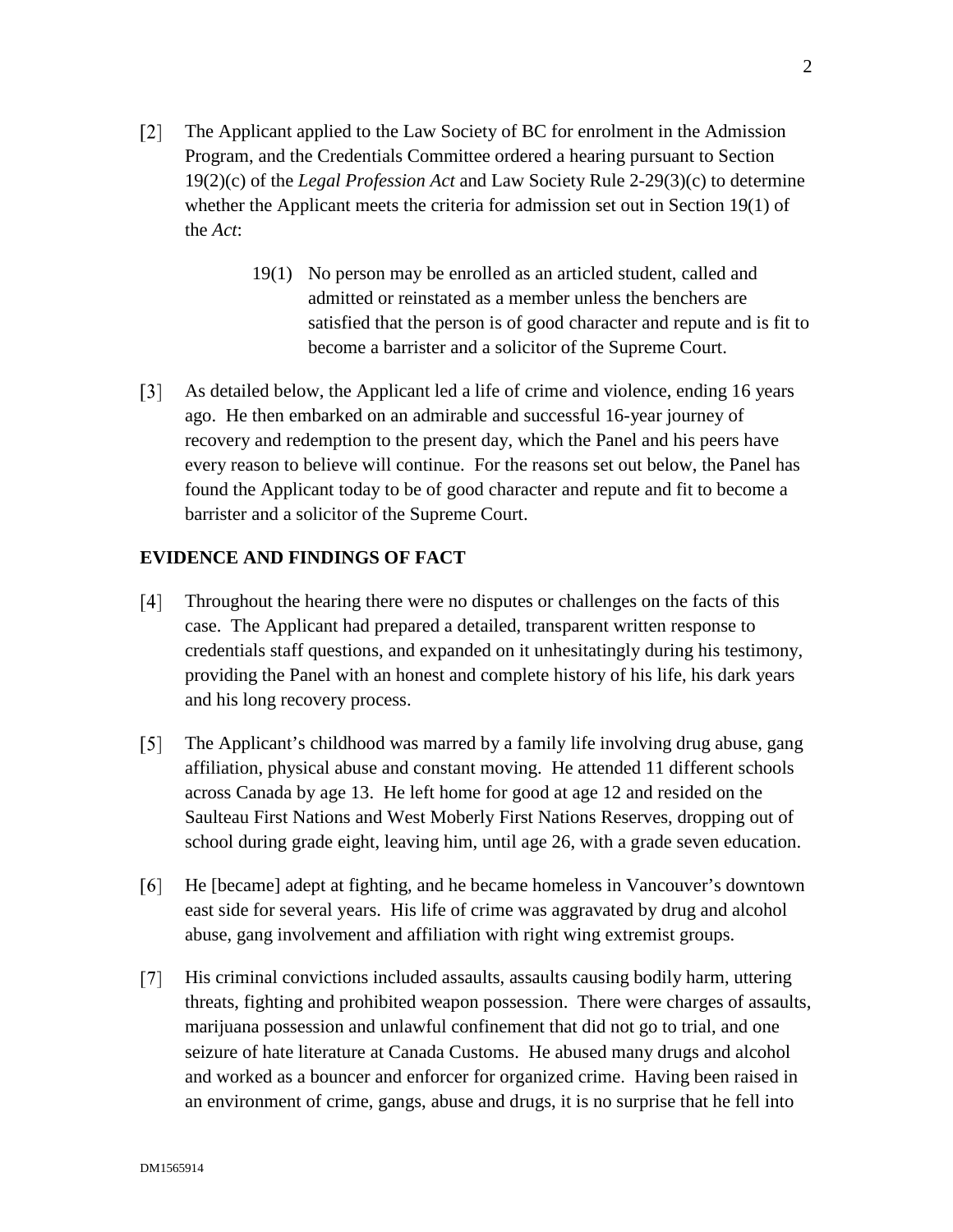the downtown east side's readily available environment of gangs and violent extremism. He became successful in both spheres, eventually becoming adept at online and in person recruiting of radical extremists. He told us this was all he knew growing up and he had to unlearn it.

- His grandmother was a strong positive influence, and his visits to her on her reserve  $\lceil 8 \rceil$ from time to time, encouragement from other family members, and a growing sense of guilt eventually led him to seek help and guidance. He did two terms at a drug treatment facility, joined Alcoholics Anonymous, became involved in "Red Road" healing and participated in First Nations ceremonies, with the result that, since age 26, he has abstained from all drug and alcohol use.
- $[9]$ He followed advice and took a social worker course as a form of rehabilitation. This led to years of counselling training for which he earned certificates, in addition to research employment at the University of Alberta, and finally to his studies and degrees at UNBC described in paragraph [1] above.
- [10] His education, positive attitude and his forged networks with elders, counsellors, educators, law enforcement agencies, governments and researchers have put him and kept him on his 16-year path of healing and redemption. He received a pardon for his criminal convictions in 2008 and is currently a Registered Social Worker in good standing with the BC College of Social Workers. The Panel received a clearance letter from the BC Ministry of Justice dated February 4, 2014 confirming a criminal records search and their opinion that the Applicant did not present a risk to children or vulnerable adults.
- [11] When asked how he can assure us that his days of violence are over, the Applicant said he has developed a process of listening and thinking that is task-focused, that heat or tension from others does not affect his determination to proceed calmly towards his task and its success. He said he knows that he must always be honest and transparent about who he was and who he is now, whether he is accepted or not, as that builds integrity and self-esteem. He said he knows his values, words and behaviours must all line up. He said he wants to be a voice for people who had to live a life like his own, and believes he can a be a good advocate for them and for change that affects them.
- [12] His record of academic, public and law enforcement service is extensive. From 2012 to 2017 he published 18 articles. From 2005 to 2016 he performed 44 conference speaking engagements, delivering speeches in Paris, London, New York and Ottawa, including one for UNESCO in Paris entitled "Youth, Radicalization and the Internet." He has done over 110 media interviews on radio,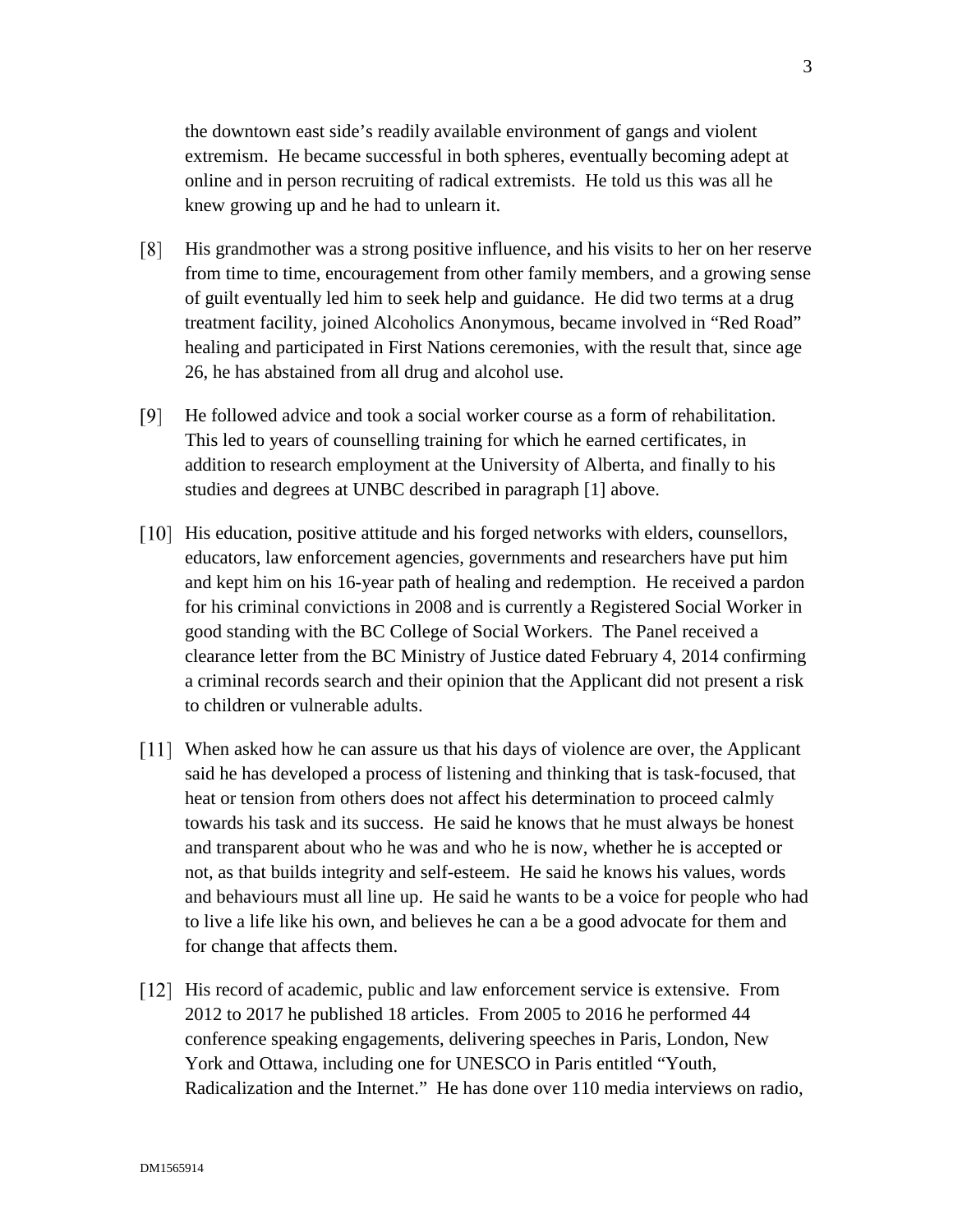on television or in print, and has belonged to numerous committees and boards. This service is focused in the fields of anti-racism, youth radicalization, counter-terrorism, internet and right wing extremism and hate crime. His life experience with crime, addiction, extreme hate groups, counselling and recovery, coupled with his educational paths and work experience have made him a muchvalued expert in these fields. He trains law enforcement officers, he advises governments both local and foreign, and he has done work counselling persons trying to leave gangs and hate groups. He has done law enforcement work, and his testimony has resulted in criminal convictions.

- He says that he has become the change that he wishes to see in the world. The Panel agrees, and finds that he has established a genuine and enduring rehabilitation, the benefits of which have extended well beyond his own personal interests, and benefit society as a whole.
- [14] Despite his years of drug and alcohol abuse, the Panel notes his 16 years of abstinence and accepts him when he says that he is not inclined to use drink or drugs as he has other ways to unwind through his outdoor recreation and cultural ceremonies. He said he is often around alcohol and is not tempted.
- [15] Starting seven years ago he was accepted back as a healed and valued member of the Saulteau First Nation, and they contributed thousands of dollars towards his university education, for which he is very grateful. His grandmother remains a very special person in his life, one who has supported him throughout.
- [16] The Panel heard the Applicant's evidence on the circumstances surrounding his cessation of employment with two employers and was satisfied that there were no factors or issues that impacted our inquiry into character, repute and fitness.
- The Panel heard the Applicant's evidence, and he was questioned on his family relationships over the years involving his three children, their mother and her spouses. We were satisfied that there were no events or circumstances that impacted our inquiry.

#### **REFERENCE LETTERS**

The Applicant tendered reference letters from 16 people, all of whom had read his application for enrolment and all of whom strongly recommended him as a fit person for enrolment. Judge William Jackson said that he had prosecuted the Applicant years ago and met him again in one of his criminal law courses at Northern Lights College. He recommended the Applicant as being a productive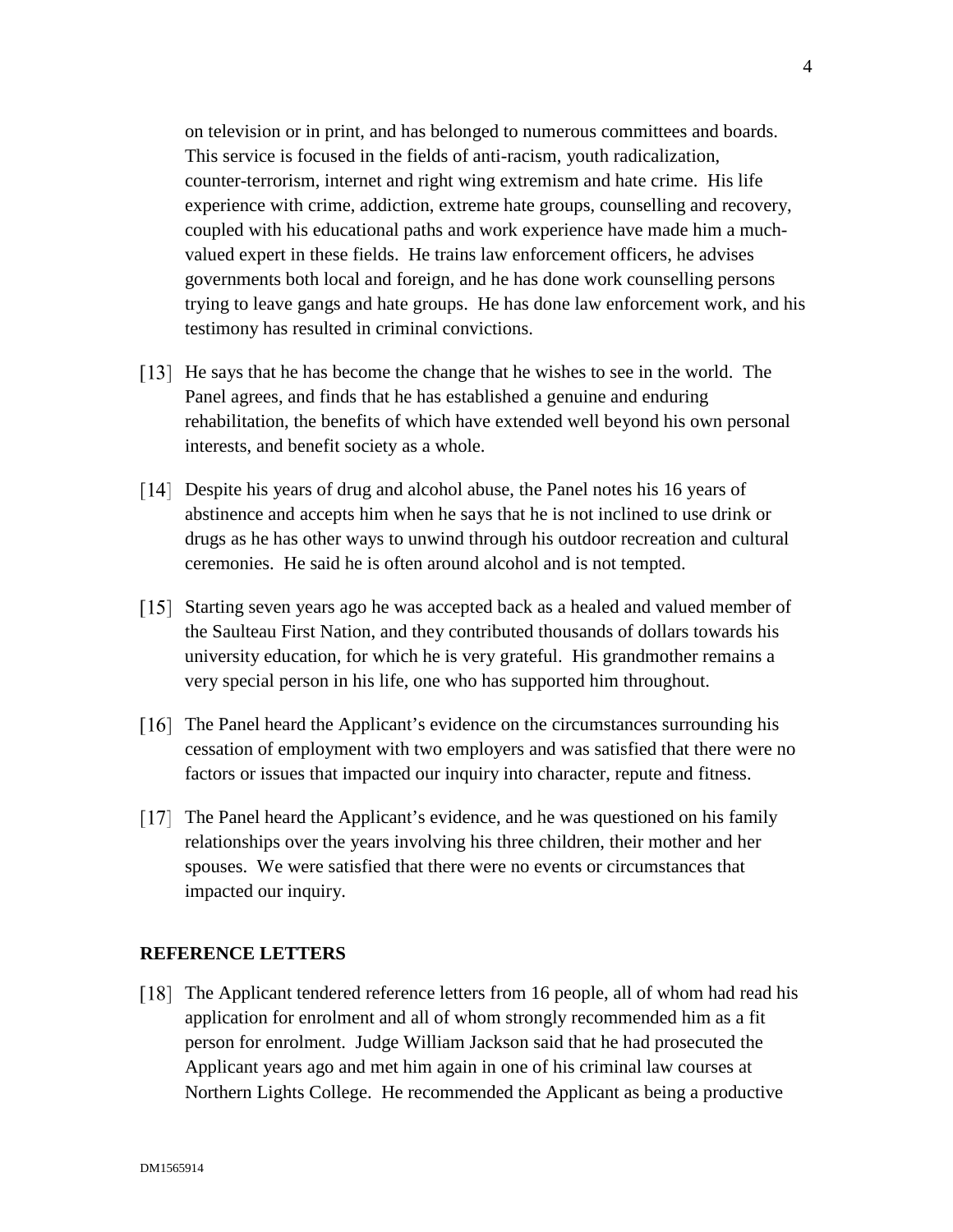and reliable member of society, noting that, as a Life Bencher, he is well aware of the nature and standard of our review.

- Ms. PM with the Ministry of Children and Family Development has known the Applicant for 20 years and said, "He offers transparency, insight and rich experiential knowledge, which translates to relational qualities."
- [20] Professor RD at TRU wrote saying "The Applicant had one of the highest marks in her Community Lawyering class, … is dedicated, motivated and committed to succeeding in the legal profession, and has attained the required analytical, research and communication skills needed for success in the profession."
- [21] Canadian soldier DM, who specializes in right wing extremist and motorcycle gangs and is in a consulting contract with the Applicant, wrote saying, "Daniel is a reformed man who believes in justice, equality, human rights and protection of the innocent, vulnerable and those who cannot defend themselves.".
- [22] Other support letters came from educators, cousins, a First Nation elder, nonpractising lawyers and a Pastor, and all bore similar opinions.
- The Panel is satisfied that, in the eyes of this broad cross section of society, the Applicant is of good character and repute and fit to become a barrister and solicitor of the Supreme Court.

## **THE LAW ON GOOD CHARACTER, REPUTE AND FITNESS**

- [24] Under Law Society Rule 2-100, the Applicant bears the burden of proof and the standard of proof is on a balance of probabilities (*Law Society of BC v. McOuat*  (2001), 84 BCLR (3d) 242 (CA)).
- [25] In an article by Mary Southin, QC (as she then was) "What is 'Good Character'" (1977), 35 *The Advocate* 129, it states:

I think in the context "good character" means those qualities which might reasonably be considered in the eyes of reasonable men and women to be relevant to the practice of law in British Columbia at the time of application.

Character within the Act comprises in my opinion at least these qualities:

An appreciation of the difference between right and wrong;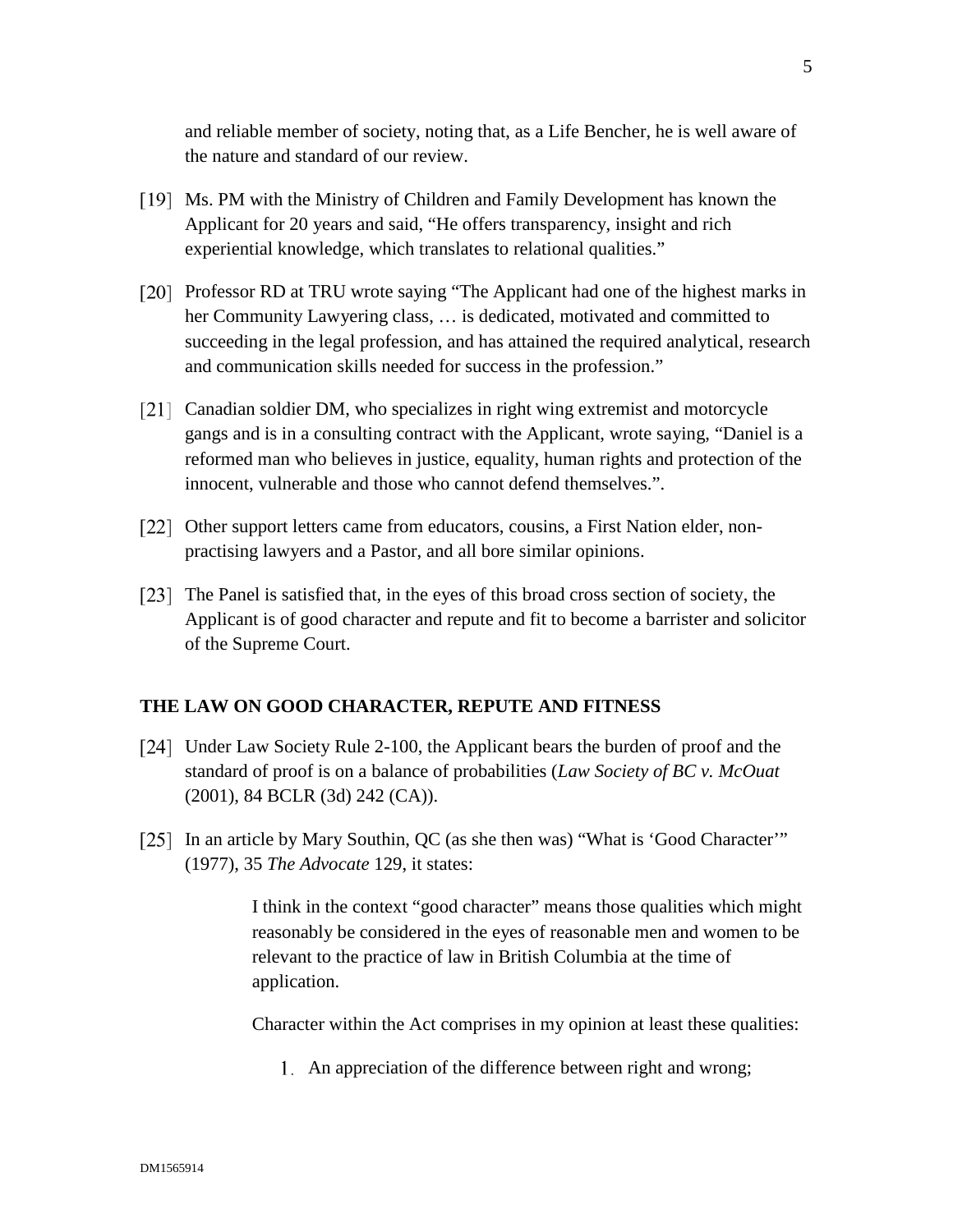- 2. The moral fibre to do that which is right, no matter how uncomfortable the doing may be and not to do that which is wrong no matter what the consequences may be to oneself;
- A belief that the law at least so far as it forbids things which are *malem in se* must be upheld and the courage to see that it is upheld.

What exactly "good repute" is I am not sure. However, the *Shorter Oxford Dictionary defines "repute"* as "the reputation of a particular person" and defines "reputation" as:

- 1. The common or general estimate of a person with respect to character or other qualities; the relative estimation or esteem in which a person is held.
- 2. The condition, quality or fact of being highly regarded or esteemed; also respectability, good report.

In the context of s. 41 I think the question of good repute is to be answered thus: would a right-thinking member of the community consider the applicant to be of good repute?

In the case of *Re: Schuetz,* 2011 LSBC 14, Section 19(1) is referred to as "the gateway to the practice of law," and the interests of the public are said to be divided into two components:

> The first is public protection. The public must be protected from individuals who misuse their position as a lawyer. However, public interest also has a "public inclusive provision". It is in the interest of the public to have lawyers from diverse backgrounds and diverse experiences.

- The *Schuetz* case also refers to *Re: Applicant 3*, 2010 LSBC 23, paras. 12 to 21, which sets out general principles in applying the good character and repute test, summarized as follows:
	- (a) The onus of proof is on the applicant;
	- (b) Good character is determined at the time of hearing; however, the standard is not one of perfection;
	- A person's character can change over time. Past mistakes do not define one's essential nature for all time. Rehabilitation is an important consideration;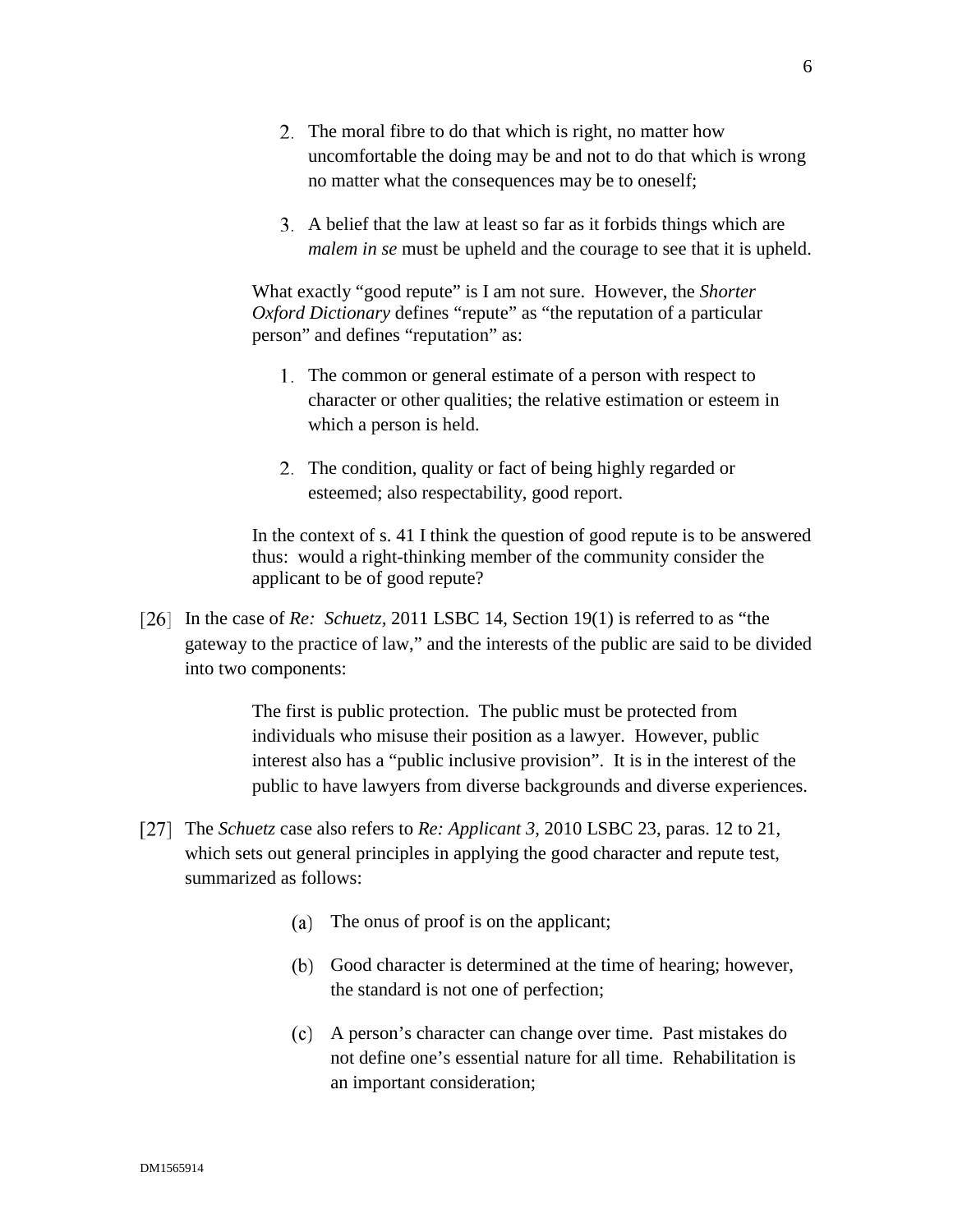- The applicant must appreciate the difference between right and wrong. In addition, the applicant must be willing to support the rule of law;
- The applicant must have the moral fibre to do what is right, no matter what the consequences. Generally, an applicant should have the strength of character;
- The applicant should put the client's interests first, no matter what the personal cost;
- The expectations, both of the public and the profession, should be considered; and
- (h) The applicant should be not only truthful, but also completely candid throughout the application and hearing process.
- In the Ontario case of *Watt v. Law Society of Upper Canada*, [2005] OJ No. 2431 (Divisional Court), a six-part test for reinstatement of a disbarred lawyer is set out at para. 14:
	- 1. Is there a long course of conduct showing that the applicant is a person to be trusted?
	- 2. Has the applicant's conduct since disbarment been unimpeachable?
	- $3.$ Has there been a sufficient lapse of time since the disbarment?
	- 4. Has the applicant purged his guilt?
	- 5. Is there substantial evidence that the applicant is extremely unlikely to misconduct himself again, if readmitted?
	- 6. Has the applicant remained current in the law through continuing legal education or is there an appropriate plan to become current?
- In *Re: Gayman*, 2012 LSBC 30, the decision of the Benchers on review, Law Society counsel raised the question: can the nature and gravity of the prior misconduct justify a denial of reinstatement despite the applicant having demonstrated significant current good character repute and fitness? That applicant had, as a trustee, knowingly breached a trust instrument resulting in a loss of approximately one million dollars to some 20 investors. The Benchers on review answered that question in the negative.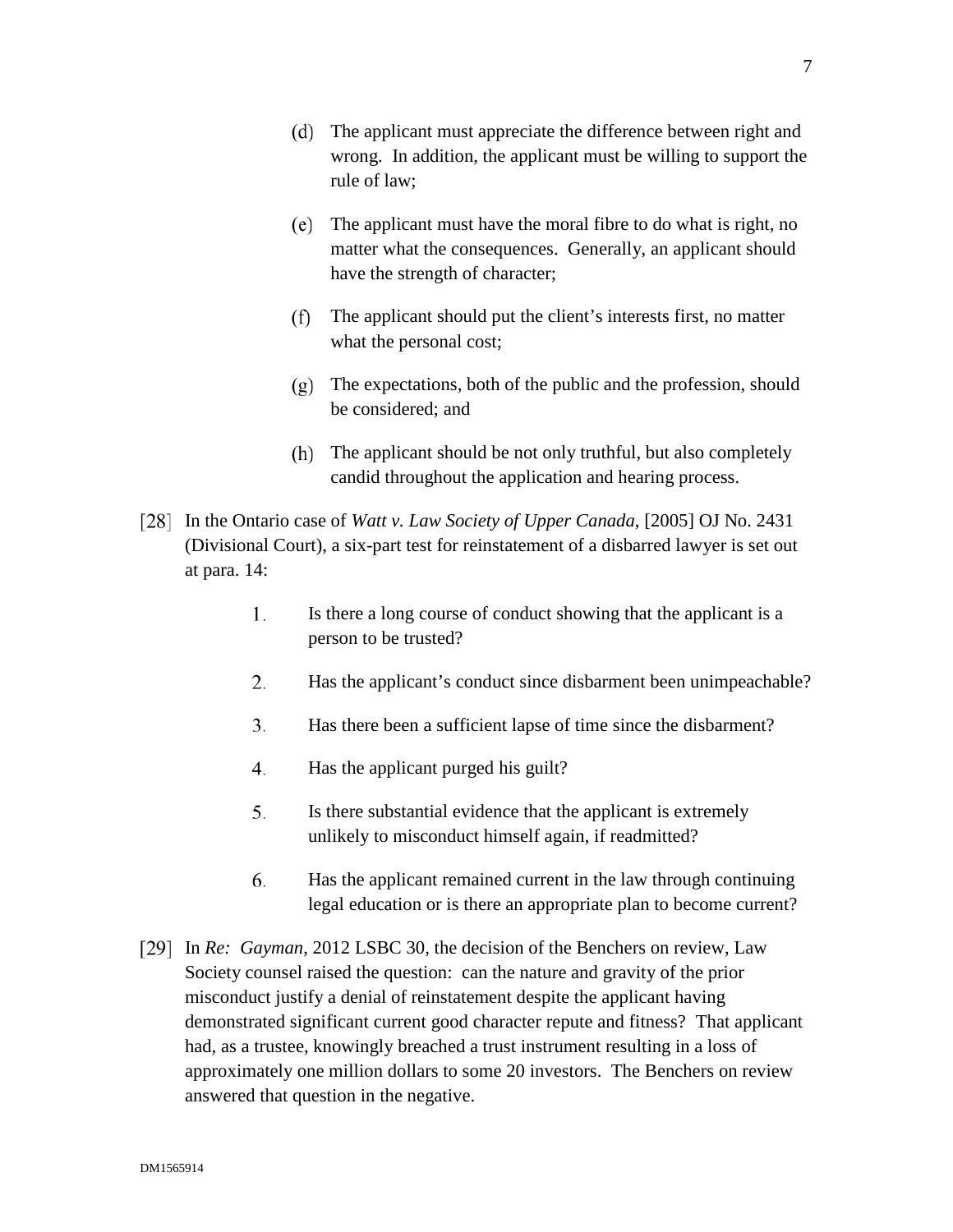In the case of *Re: Mangat*, 2013 LSBC 20, we see a similar application for admission by a lawyer from Ontario with many similarities to our case at hand. The applicant had a rough neighbourhood upbringing, veered into gang life in Vancouver in his teens and embarked on a life of crime until age 23. While the crimes involved armed robbery, weapons offences, gang affiliation, theft and drug possession, with a one year period of incarceration, these offences were not as egregious as our Applicant's crimes. Nonetheless, the facts on Mr. Mangat's path of rehabilitation, education and contributions to society from 1997 to 2013 were compelling, as were the many reference letters tendered and so the panel found him to be of good character and repute and fit to become a barrister and a solicitor of the Supreme Court.

#### **ANALYSIS AND CONCLUSION**

- This Panel observes, as other such panels have done in the past, (e.g., *Mangat*), that rehabilitation from a criminal past such as this is not only possible, but is to be encouraged. It is in the public interest to admit lawyers from diverse backgrounds with a view to meeting the legal needs of and protecting all sectors of society.
- [32] We also note that this Applicant's extensive academic and in-field work in the areas of combatting radicalization, right wing extremism, hate crimes and terrorism is very important work in this world today, and he is to be encouraged in those efforts. If entry and participation in our legal profession will assist him in those efforts, then such entry ought not to be denied because of crimes committed between 1996 and 2002 when he was a much different person.
- Law Society counsel took no position in final argument after hearing the evidence, and observed what the Panel itself has concluded: that the Applicant has overcome significant life problems and was forthright, candid and honest in his testimony, which is a clear sign of integrity and honesty, and evidence of a genuine turnaround.
- [34] The Applicant's counsel submitted that, even during his criminal years, the Applicant had never breached a court order or directive and always faced the music. She noted that he has transformed his prior criminal skills at physical fighting into positive lawful fighting skills on behalf of worthy causes.
- [35] The Panel finds that this Applicant today meets all of the tests set out in Miss Southin's article (para. 25 above), and all of the relevant tests set out in the *Re: Applicant 3* and *Watt* cases (para. 27 and 28 above), and accordingly the Panel